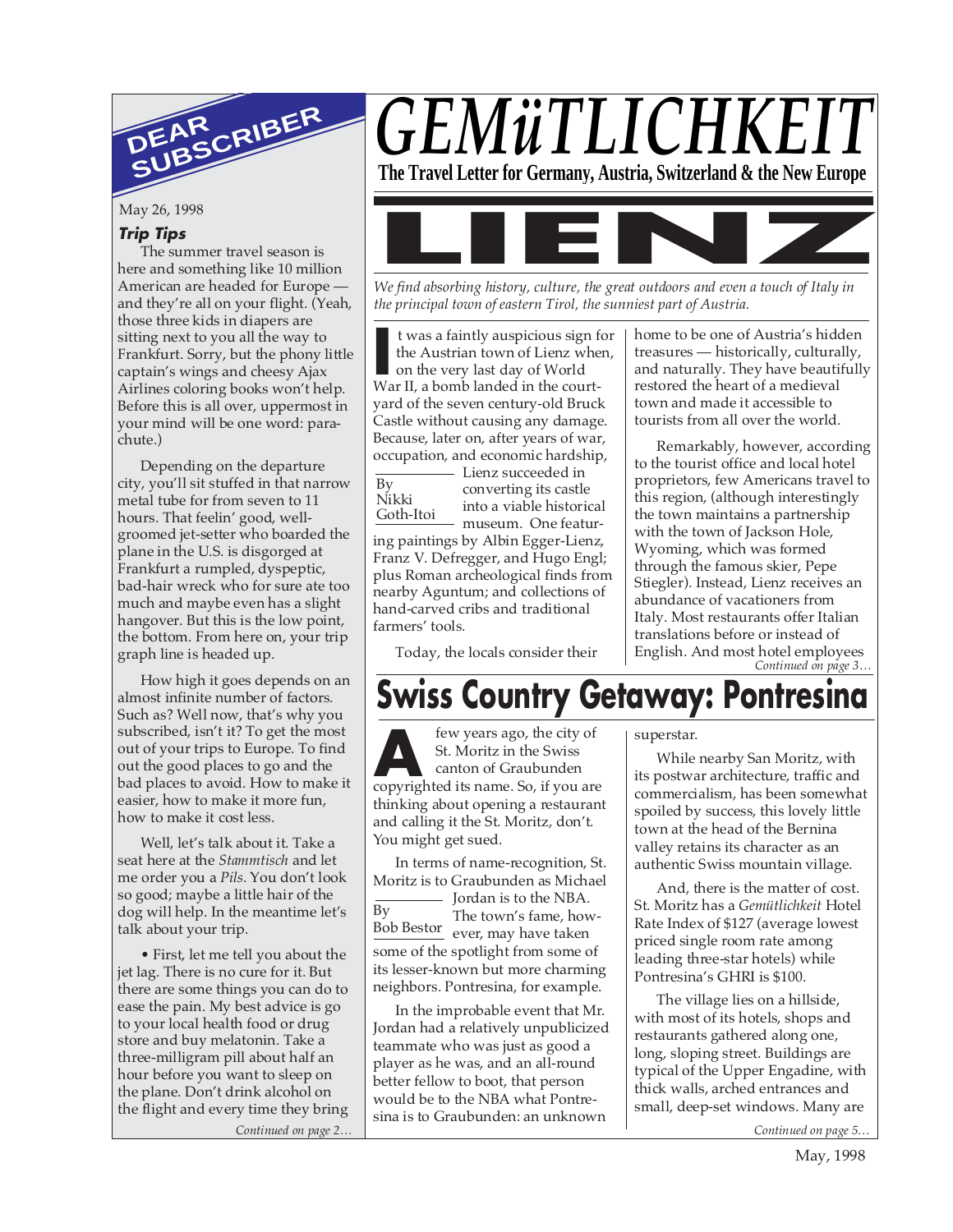#### *DEAR SUBSCRIBER Continued from page 1*

around a tray of water or juice, grab some. I still have a tough time getting my days and nights sorted out, but with the melatonin-no-alcohollots-of-liquid regime, at least I feel decent on arrival. Then, when you get to your first hotel, take a long walk.

• Forget traveler's checks. Instead get a four-digit PIN (personal identification number) for your ATM card and/or credit card and use them to obtain local currency. ATMs are virtually everywhere in Europe. You'll get a much better exchange rate and it's far more convenient.

• To save on hotel rooms in big cities, check with the 800 reservation numbers of the major chains such as **Hilton**, **Marriott**, **Sofitel**, **Intercontinental** and **Steigenberger**. Also check "Click-it Weekends" online at www.travelweb.com. These hotels sometimes have amazingly low weekend specials.

• For travel over long distances in Europe, consider the new **Eur Air Pass**. For \$90 per leg (minimum three legs), you can fly between any of 50 European cities. For example, your \$270 could get you from Frankfurt to Berlin to Zürich to Vienna; or from Rome to Munich to Geneva, and so on. Contact: 888-387-2479.

• Get the most out of your rail passes. For example, the **Eurailpass**, **Europass** and **German Rail Pass** are also good for travel on some Mosel

and Rhine river routes. These passes are also accepted on the public transportation systems of several major cities. On Lake Constance, German Rail Pass holders get a 50% reduction on ships operated by Bodenseeschiffahrtsbetriebe. Or, you can take a bus down the Romantic Road. For a fee of \$40 first class and \$25 second class, you can add the Czech Republic to your German Rail Pass.

The **Swiss Pass** and the **Swiss Flexipass** are good for travel on lake steamers and on the transportation networks of 30 Swiss cities. These passes, along with Eurail and Europass are good on the Bernina Express and a portion of the Glacier Express.

• Follow *Gemütlichkeit's* recommendations for hotels, restaurants and things to see and do. Here are a few we think offer good value in five popular destination cities:

#### **Berlin**

**Pension Art Nouveau**, Leibnizstr. 59, D-10629, tel. +49/030/327 744-0, fax 327 744-40. Doubles about \$100.

**Restaurant Zlata Praha**, Meinekestr. 4, tel. +49/030/881 9750, fax 341 9247. Old world atmosphere, hearty food and great Czech beer. Moderate.

**Don't miss**: The fabulous sixth floor at **Ka De We** department store. Stay for lunch.

**Munich Hotel Kraft**, Schillerstrasse 49, Munich, D-80336, tel. 089/594823, fax 5503856. Doubles from about \$125.

**Augustiner Gaststätten**, Neuhauser Str. 27, tel. +49/089/2318 3257, fax 2605379. Inexpensive.

**Don't Miss:** The **Carriage Museum** at Nymphenburg Palace.

#### **Salzburg**

**Hotel Trumer Stube**, Bergstrasse 6, Salzburg, A-5020, +43/0662/ 874776, fax 874326. Doubles from about \$75.

**Zum Fidelen Affen**, Priesterhausgasse 8. Inexpensive.

**Don't miss:** Get things in perspective with a walk through the gravestones in **St. Peter's Churchyard** followed by a cold beer at **St. Peter's Stiftskeller**.

#### **Vienna**

**Pension Altstadt**, Kirchengasse 41, A-1070, +43/01/526 33 99 0, fax 49 01. Doubles from about \$100.

**Restaurant Boheme**, Spittleberggasse 19, Vienna, A-1010, +43/01/ 523 3173. Moderate.

**Don't Miss:** The **Schatzkammer** (treasury) in the **Hofburg**.

#### **Zürich**

**Hilton Hotel**, (Zürich Airport) Hohenbühlstr. 10, CH-8152 Glattbrugg, tel. +41/01/810 3131 fax 810 9366. About \$132 per night double. (Book through 800-445-8667 and ask for rate code P3)

**Restaurant Mère Catherine**, Nägelihof 3, CH-8001, tel. +41/01/ 262 2250. Moderate.

**Don't Miss:** The stained glass windows by **Marc Chagall** in the **Fraumünster**. — RHB

**Gemütlichkeit Travelers' Advisory** When phoning Europe from the U.S., don't dial the first zero in the city code.

#### **Editor & Publisher:** Robert H. Bestor, Jr. **Associate Editors:** Elizabeth Schiller Vol. 12, No. 5<sub>1</sub> C **F M ii T I** I C H K F I T **HOTEL RESTAURANT RATING KEY May, 1998 Rating Scale Rating Scale Rating Scale Rating Scale Rating Scale Scale Scale** *GEMüTLICHKEIT*  $\mathbb{L}$

### **Consulting Editor:**

**Contributing Editors:** C. Fischer, R. Holliday, Nikki Goth Itoi<br>Paul T. Merschdorf **Design & Composition:** Paul T. Merschdorf **Subscription Dept:** Andy Bestor, K. Steffans

**Gemütlichkeit** (ISSN 10431756) is published monthly by UpCountry Publishing, 2892 Chronicle Avenue, Hayward, CA 94542. TOLL FREE: 1-800/521- 6722 or 510/538-0628. Fax: 510/582-8296. e-mail gemut@pacbell.net. Subscriptions are \$67 per year for 12 issues. While every effort is made to provide correct information in this publication, the publishers can make no guarantees regarding accuracy. Periodicals postage paid in Hayward, CA.

**POSTMASTER: SEND ADDRESS CHANGES TO:** Gemütlichkeit, 2892 Chronicle Ave., Hayward, CA 94542

| <b>Rating Scale</b> | Scale                    |   | <b>Hotel Rating Criteria</b> |     |
|---------------------|--------------------------|---|------------------------------|-----|
| Excellent           | $16 - 20$                |   | People/Service               | 30% |
| Above Average       | $12 - 15$                |   | Location/Setting             | 15% |
| Average             | 8 - 11                   |   | Guestrooms                   | 30% |
| Adequate            | 4 - 7                    |   | Public rooms                 | 5%  |
| Unacceptable        | ი -<br>- 3               |   | Facilities/Restaurant        | 20% |
| Value Rating        | <b>Scale</b>             |   | <b>Restaurant Criteria</b>   |     |
| Outstanding Value   | 17 - 20                  |   | Food                         | 65% |
| Very Good Value     | 12 - 16                  |   | Service                      | 20% |
| Average Value       | 9 - 11                   |   | Atmosphere                   | 15% |
| Below Average Value | $5 - 8$                  |   |                              |     |
| A Rip-Off           | $\overline{\phantom{a}}$ | 4 |                              |     |
|                     |                          | ∽ |                              |     |

#### **Special C** Designation

By virtue of location, decor, charm, warmth of management, or combination thereof, an especially pleasant establishment.

M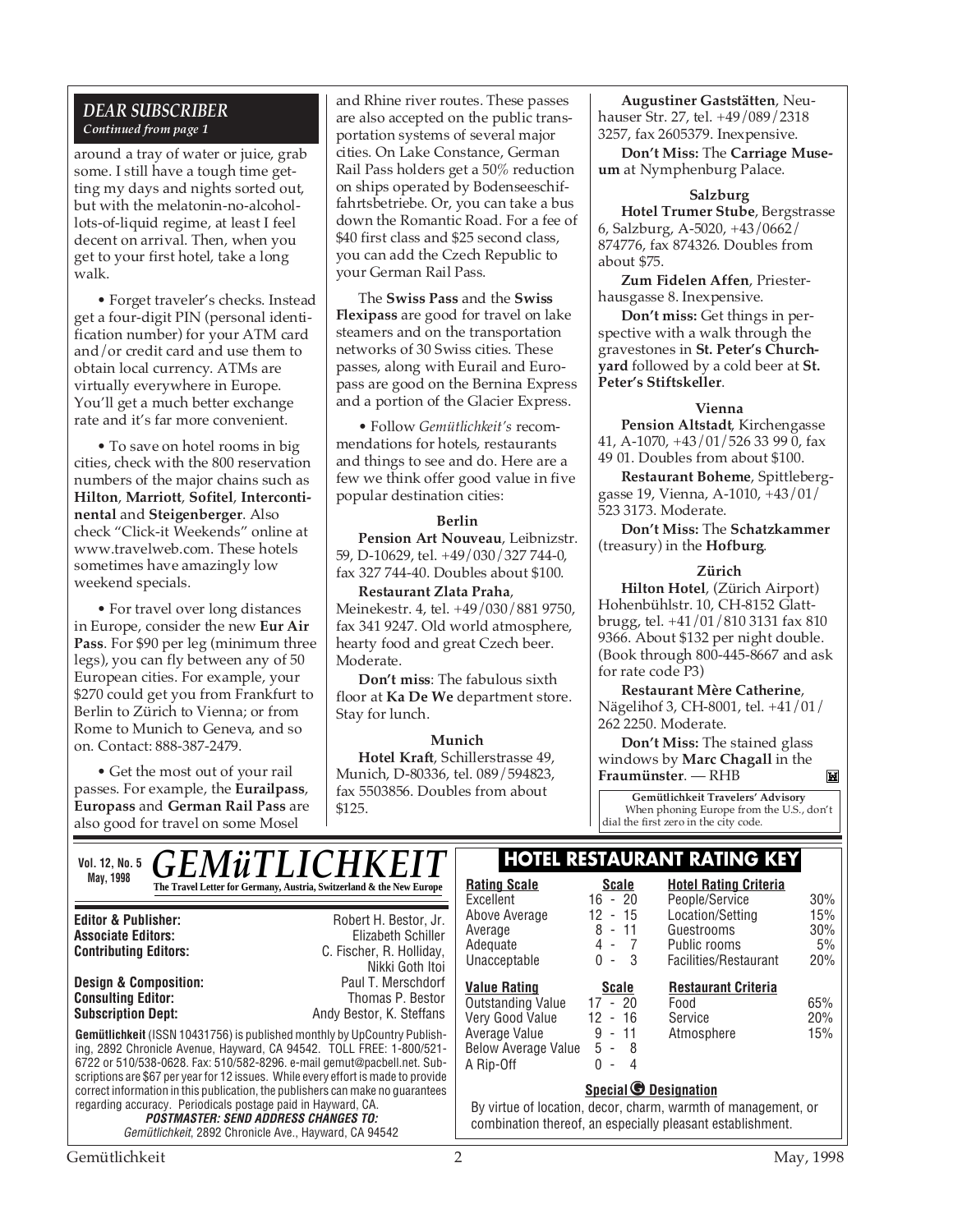#### *LIENZ*

*Continued from page 1*

and shopkeepers speak Italian, although English is also widely understood.

#### **Contemplating history**

Emerging from the Felbertauern tunnel at the southern end of the Hohe Tauern National Park, one immediately senses a place quite different from the Alpine towns bordering the northern edge of the park (Zell am See, Gerlos, Krimml).

Lienz sits in a historically strategic location — a wide valley at the junction of the Isel and Drau rivers. The jagged Dolomites lie to the south. The Italian border is just 40 km (25 miles) away, and the main ridge of the Alps, stretching through the Hohe Tauern National Park, frames the northern view.

Granted a town charter in 1252, Lienz now serves as the administrative capital of East Tirol.

The town's Hauptplatz is at the "V" formed where the two rivers merge. The train station is just across the street, next to the Drau, and the tourist office is located on the neighboring Europaplatz. A short stroll about the town center immediately reveals that Lienz is a real business community, as opposed to one that relies only on tourism. The refrigerator manufacturer Liebher provides work for many residents, as do several schools, and an assortment of small businesses and crafts.

A logical first outing is a 1.5 km drive west to visit **Bruck Castle**, which rests on a wooded hill 52 meters above the valley. Since the hill offers a view of almost the entire basin, the castle has proven itself an essential defensive asset time and time again over the centuries.

There, you'll walk through galleries filled with the eerie, war-themed paintings of Egger-Lienz, the town's most famous artist. For us, the most fascinating part of the castle was a Gothic chapel that houses original frescos from the 15th century.

Bruck Castle is open from Palm Sunday through November 1, 10am

### **Lienz Info**

**Population:** 13,000 **Altitude:** 678 meters, 2,224 feet

**Distances from:** Vienna 180 km, 113 miles Klagenfurt, 147 km, 92 miles Salzburg is 3 hours by rail

**Rail Connections:** Spittal-Millstättersee from Salzburg; Sillian, Italy or Schwarzach-St. Veit from Innsbruck.

**Lienz Tourist Office:** Europaplatz 1, A-9900 Lienz/Osttirol tel. +43/4852/65265, fax: 65265-2 Open M-F, 8am-noon, and 2-6pm, Sat. 9am-noon. In summer: Saturday 5-7pm and Sunday, 10am-noon and 5-7pm.

**Upcoming Events:** Lienz's annual Stadtfest takes place during the second week in August each year. Cost is about 50 AS (\$4).

Ask the tourist office about the summer concert series at Hauptplatz.

to 5pm daily, except Sundays; and from mid-June through September, 10am till 6pm.

Back in the valley, the Parish church of **St. Andrä** (also called St. Andrew's), which overlooks the Isel, is another significant monument. Lienz's oldest church, it was converted from the Romanesque parish church of St. Andreas to a Gothic basilica in 1430, and has been fully restored with historic ledgers portraying the last Count of Görz (Leonard), and altars that date from Baroque times.

#### **Fun in the sun**

Locals boast Lienz gets the best of Austria's weather in both winter and summer, which is conducive to a host of outdoor activities. At **Zettersfeld** and **Hochstein**, the city operates two modern cable cars which carry visitors up to the spectacular views from 1800-2000 meters (5,906-6,562 feet) above the valley floor.

Another popular outdoor destination lies about 4 km (2.5 miles) outside of Lienz, where **Tristacher Lake** glistens in the sunshine. It welcomes guests to the towns of Amlach and Tristach, which offer miles of walking trails, horseback riding, golf, an airfield for small planes, and tennis courts.

Fishing is yet another Lienz lure, and several hotels (including the

Traube and Sonne, see below) offer special packages for anglers. Though springtime, when the melting snow brings the rivers rushing to life, is best, there are several locations which can be fished all summer long.

Another worthwhile excursion is to **Aguntum**, a Roman settlement that dates back to the 1st century and thrived as a focal point for the trade of metals and raw materials from the Alps. The site is 4 km (2.5 miles) east of Lienz along Route 100. Guided tours are available between 9am and 6pm from June 1 through October 30.

#### **Hotels**

Haidenhof Gasthof Hotel

EDITOR'S CHOICE A number of quaint hotels can be found right in the town center; however, some of the most appealing establishments are located on the north side of the Isel River. This is one example.

The Kreissl family has run the Haidenhof since 1919. It is located a five-minute walk from the base of the Zettersfeld cable car and close to St. Andrew's church. Despite its 1970's decor — bright orange drapes and bold, patterned wall paper in orange, green, and red — the Haidenhof is a find for its scenic, remote location, and its quality service.

Our first floor room was already comfortably heated when we arrived, and an extra door between the foyer and the main room insured a quiet night's sleep. All rooms — five singles, 11 doubles, and six suites have balconies. Those on the east side are flooded with morning sunshine and offer sweeping views of a lush field with the town center and the rugged, snow-capped Dolomites beyond.

Other amenities include modern phones, televisions, and rental bikes.

All of the Haidenhof's bathrooms are small, but feature deep tubs. Towels are predictably thin.

Breakfast is standard Austrian fare — cold cuts, cheese, yogurt, cereal, soft boiled eggs — certainly adequate, though hardly a highlight of the hotel.

*Continued on page 4…*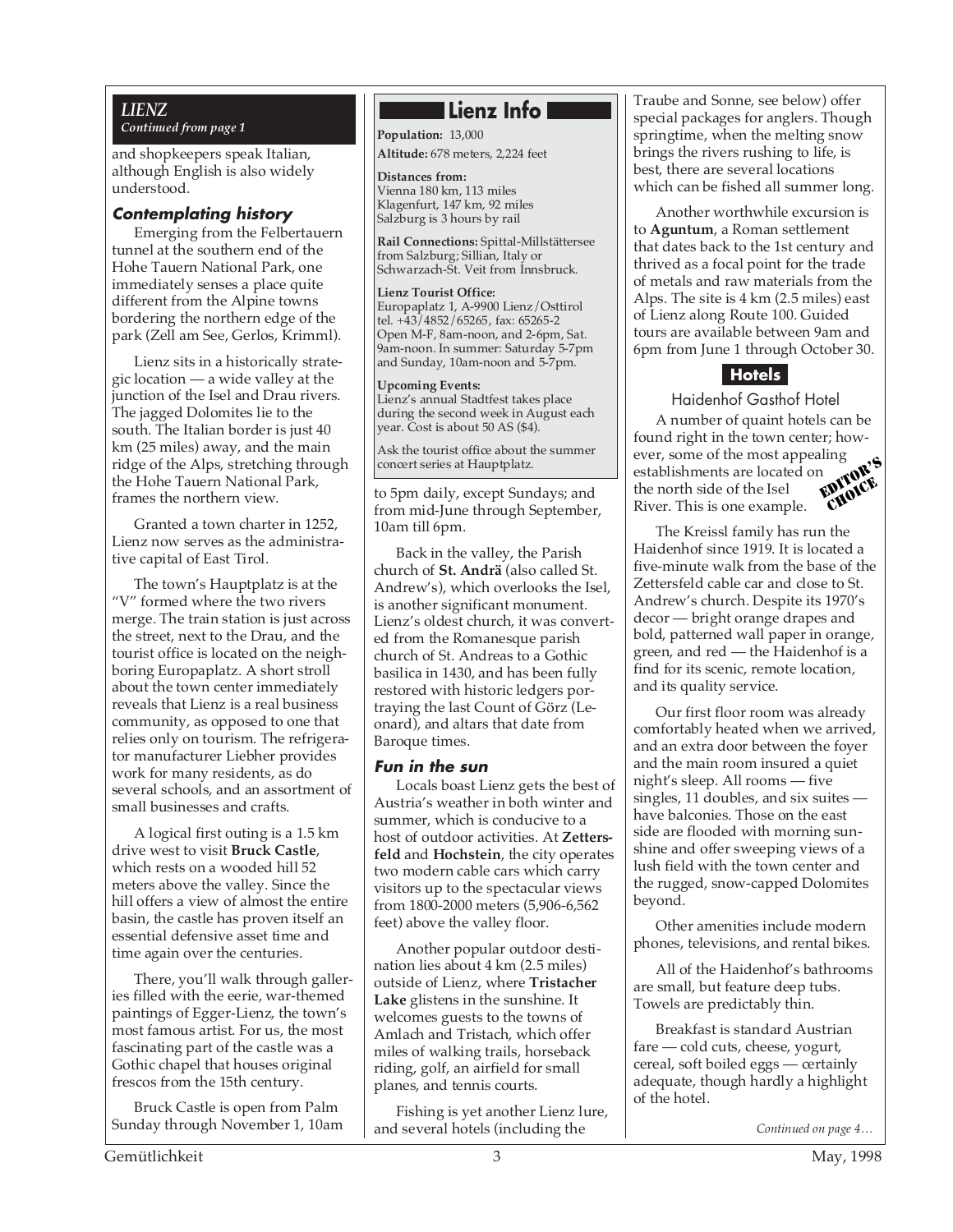#### *LIENZ Continued from page 3*

A modern recreation room decorated in bright red and natural wood fixtures occupies the top floor. It features several exercise machines, a sauna, solarium, massage therapy by appointment, and a small whirlpool.

We especially liked the Haidenhof's common spaces — every corner of the main floor's public rooms offers a cozy nook for sitting, reading, or sipping a nightcap.

In warm weather, the Kreissl's move several dining tables outside to a spacious deck. And inside, at a stylish, curving bar, a handful of guests can sit comfortably and chat with Herr Kreissl while enjoying a glass of one of the locally produced wines.

**Daily Rates:** Singles 470 to 625 AS (\$38-\$50), doubles 940 to 1250 AS (\$76-\$101).

**Contact:** Haidenhof Gasthof Hotel, Grafendorfstrasse 12, A-9900 Lienz, tel. +43/04852/62440 fax 62440-6. Proprietor: Kreissl family **Rating:** QUALITY 14/20, VALUE 16/20

#### Hotel Sonne

At this modern, Best Western affiliate, management caters to guests who return regularly, summer after summer, and also to business travelers who use the 1,000-person conference room and four smaller meeting rooms.

The Sonne has 124 beds in 62 rooms and apartments, all with television, telephone, radio, minibar, and separate toilet and shower facilities. Most rooms have tubs, although a few have standing showers.

Lighting in the bathrooms is dim; towel racks are abundant. Though the hotel's corridors and some of the older rooms leave one with a stale, institutional feeling, the newer rooms on the fourth floor are more tastefully decorated and have larger windows that make them much brighter.

For entertainment, guests can partake in wine tasting ceremonies in the Sonne's vaulted cellar, listen and dance to Tirolean music, or enjoy

specially scheduled fondue dinners. There is ample parking underground, plus a sauna, recreation room, and a sunny rooftop garden with a patio.

**Daily Rates:** Singles 660 to 820 AS (\$53-\$66), doubles 1320 to 1640 AS (\$106-\$132)

**Contact:** Hotel Sonne, Best Western RT-Conference Hotels, Südtirolerplatz 8, A-9900 Lienz, tel. +43/04852/63311, fax 63314 **Rating:** QUALITY 13/20, VALUE 11/20

#### Gästehaus Masnata

Maria Masnata runs a comfortable guest house with a couple of spacious, modern double rooms and three small but functional apartments with kitchen. The latter can accommodate two to three guests each.

The house is located within walking distance of the Hochstein cable car. Each room and apartment has a balcony, but none have phones. There is plenty of room for parking. The apartment on the first floor has a smaller kitchen, but a nicer bathroom than the others.

Frau Masnata is a lively host who has owned the house since 1969. She lived previously in Africa and Italy and speaks excellent English, as well as Italian. She says her house is frequently full in the summertime, so prospective visitors are advised to call ahead.

**Daily Rates:** Singles 260 AS (\$21), doubles 480 AS (\$39).

**Contact:** Gästehaus Masnata, Drahtzugasse 4, A-9900 Lienz, tel. +43/04852/65336. Proprietor: Maria Masnata

**Rating:** QUALITY 13/20, VALUE 16/20

#### Altstadthotel Eck

This centrally located hotel has been run by the same family for more than 500 years. Its newly renovated rooms are large with high ceilings, dramatic drapery, and comfortable sofas and chairs. It offers one single room, five doubles, and three suites. All include shower/WC, telephones, and satellite TV. The hotel's corridors are attractively decorated, and breakfast is hearty.

The Eck's Terrassencafe, on the

second level, provides a great place from which to observe activities on the Hauptplatz below. The menu includes five different beers on tap and snacks such as Gulasch soup (AS 46/\$3.71), bruschetta (AS 32/\$2.59), and apple strudel (AS 42/\$3.39)

**Daily Rates:** Singles 420 to 550 AS (\$34-\$44), doubles 840 to 1100 AS (\$68-\$89)

**Contact:** Altstadthotel Eck, Hauptplatz 20, A-9900 Lienz, tel. +43/04852/64785, fax 64785-3. Proprietor: Grausgruber family

**Rating:** QUALITY 14/20, VALUE 12/20

Romantik Hotel Traube

The most stylish hotel in Lienz is the Traube, a member of the Romantik hotel chain. Founded in 1586, the place exudes a strong sense of history that parallels that of the town as a whole. Its large rooms—16 singles and 37 doubles — have all the amenities expected of a four-star establishment, and the management is friendly and helpful.

First-time visitors shouldn't be discouraged by the plain side of the building that faces the parking area. On the Hauptplatz side, the hotel looks quaint and lures its guests into a bygone era with an impressive collection of antiques.

In warm weather, the Traube runs an outdoor sidewalk cafe, and guests can linger for hours by the rooftop swimming pool. The hotel also offers two high quality restaurants; one serves traditional Austrian cuisine and the other offers Italian specialties (see below).

**Daily Rates:** Singles 790 to 1200 AS (\$64-\$97), doubles 1580 to 2400 AS (\$127-\$194).

**Contact:** Romantik Hotel Traube, Hauptplatz 14, A-9900 Lienz, tel. +43/04852/64444, fax: 64 1 84. Proprietor: Willi family

**Rating:** QUALITY 15/20, VALUE 11/20

#### **Restaurants**

Adlerstüberl Restaurant Exhausted after a full day of sight-seeing, we wandered late one brisk February evening into the Adlerstüberl, just off Hauptplatz, and were pleasantly surprised by its cozy atmosphere and friendly staff.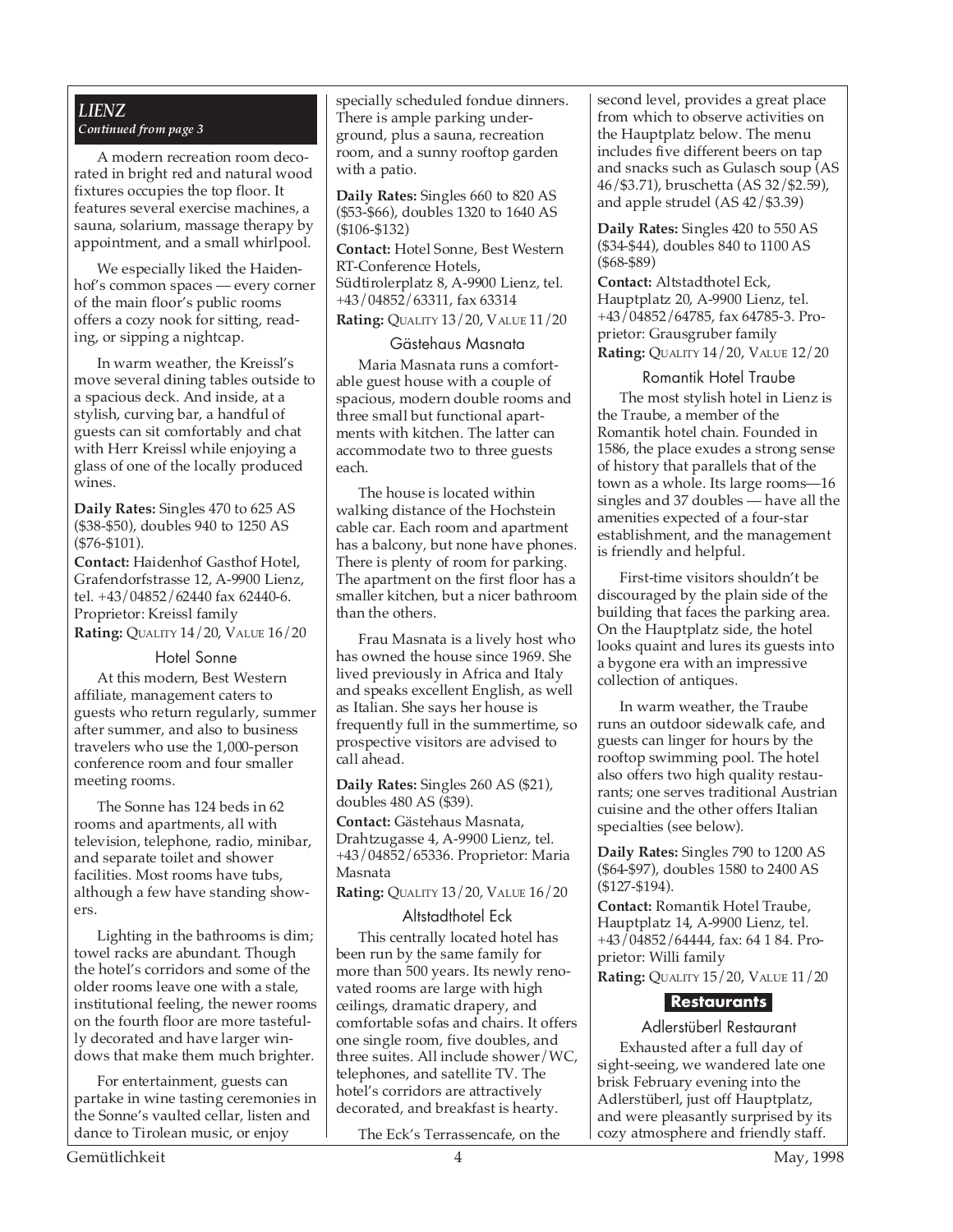This casual restaurant serves specialties of the region, along with Austria's popular Gösser beer.

The restaurant is divided into several small dining rooms, with tables arranged around the perimeter of each. We opted for the Tirolean farmer's special — slices of roasted pork smothered in gravy and sauerkraut — and a delicious sirloin steak, grilled with onions and accompanied by a healthy portion of french fries.

The menu (available in English) also lists a number of salads as well the usual staples. An additional plus: our waitress gladly brought us a whole carafe of ice water upon request.

The restaurant accepts Visa and Mastercard and dinner for two without drinks cost about 250 AS (\$20).

Adlerstüberl Restaurant, Andrä Kranz Gasse 5, tel. +43/04852/62550 **Rating:** QUALITY 12/20, VALUE 14/20

#### Mamma's

The less expensive of the Traube's restaurants, called Mamma's, also exceeded our expectations. From the hotel's street level parking lot, we descended a flight of stairs into a Ratskeller-like dining room filled with many large, round, family-style tables and a few cozier booths. The restaurant was bustling, yet the servers were attentive and conversational.

In a modern, open kitchen, the chef prepared a range of Italian specialties. All the pasta is homemade. The lasagna in particular was baked to perfection — with a brownish tomato sauce that tasted of braised vegetables and a delicate balance of cheeses.

Mamma's wine list includes a number of Italian Chianti's and merlot's. And even after finishing every last bite of our entrees, we were still tempted to try the tiramisu and a couple of cappuccinos to bring the evening to a proper close.

Dinner was about \$40 for two persons including wine.

Mamma's, Hauptplatz 14, A-9900

Lienz, tel. +43/04852/ 64 4 44 **Rating:** QUALITY : 14/20, VALUE 14/20

Sunny's Restaurant

How appropriate that the Best Western in town runs a good oldfashioned American steak house on its premises.

Sunny's large dining room occupies the street level of the hotel and tables near the front windows provide a good vantage point for observing the midday activity on Südtirolerplatz.

Cheery yellow walls, stainless steel fixtures, and natural-colored wood tables make for an atmosphere that's fun, light, and airy. With items like sirloin steak sizzled on the grill, Italian antipasti, Belgian waffles, and baked potatoes loaded with toppings, the place is suitable for casual breakfast, midday, or evening dining.

A three-course dinner for two was a somewhat pricey 640 AS (\$52), without beverages.

Sunny's Restaurant, Südtirolerplatz 8, A-9900 Lienz, tel. +43/04852/63311 **Rating:** QUALITY 12/20, VALUE 10/20

#### *PONTRESINA Continued from page 1*

decorated with the unique plaster designs known as *sgraffito*.

It is a setting that offers a good view across the Ova da Bernina, the river which runs through the floor of the valley below, to the Bernina peaks.

In summer, when the weather is especially pleasant, with low humidity and cool nights, Pontresina is a town of walkers, hikers and climbers. In the late afternoons they flow like rivers out of the mountains to fill up every sidewalk table on the main street.

A good spot to watch these comings and goings is from a table in front of the **Hotel Schweitzer Hof** where one of our favorite beers, Pilsner Urquell, is served on draft. It's a great place for an *alfresco* lunch or a late afternoon refresher.

One of the most popular walks is

a nearly level route between Muottas Muragl and Alp Languard, a distance of some four miles. Take the chairlift from the village to Alp Languard, at an elevation of a little over 8,000 feet, and walk eastward around the mountain to Muottas Muragl where there is a restaurant. You can descend on foot in about an hour and a half, or faster via the Muottas Murgl funicular.

Though most visitors come for the outdoor activities, there are one or two cultural attractions.

The small **Santa Maria Church**, located at the highest point in the village, attracts visitors to its murals which date from the 15th century and cover virtually every inch of every interior wall.

A daily summer diversion is the orchestral concert from 11 a.m. to noon in the Tais forest.

In St. Moritz, the **Engadine Museum** is of interest.

Where does Pontresina fit in to a European vacation? Here are two possibilities: as a weekend excursion from Zürich or Geneva (or even Innsbruck or Munich); or, by renting one of the town's many *Ferienwohnungen* (holiday apartments), for a longer stay of a week or more.

Here are our recommendations:

#### **Weekend Excursion**

Hotel Saratz

Several years ago (September, 1993) in an issue that featured Pontresina, we reported on a friendly but somewhat worn out hotel that catered to young families. Though still counting many families among its clientele, the former Hotel Atlas has been refurbished, recast from dowdy to hip, and renamed. EDITOR'S CHOICE.<br>CHOICE

It is now the Saratz and a modern new wing has been added. The two completely different buildings are separated by the hotel's new focal point; a glistening, Art Nouveaustyle common area. This open, highceilinged space with recessed halogen lights, floor to ceiling windows and a floor surface that is half dark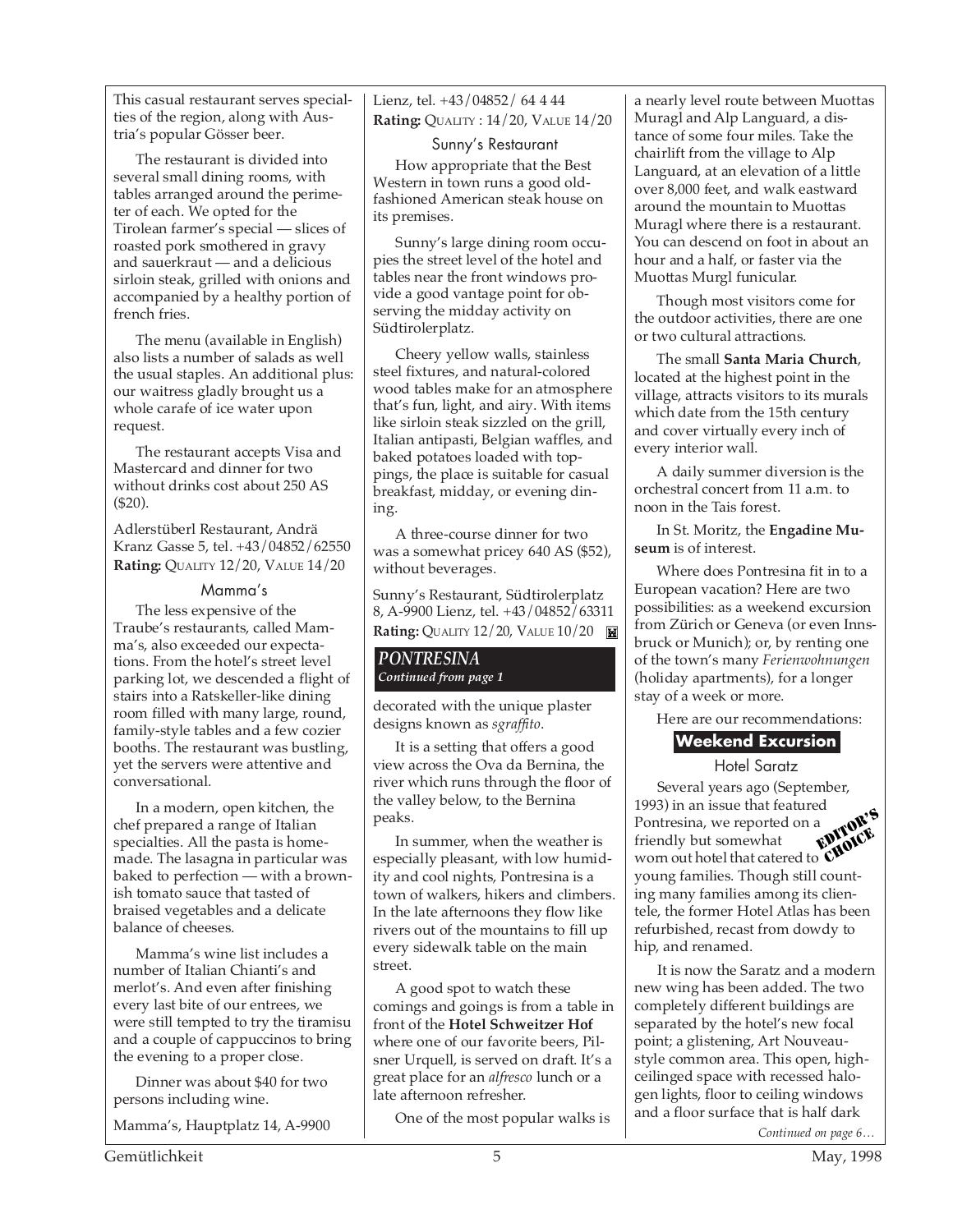#### *PONTRESINA Continued from page 5*

green slate and half unfinished hardwood, is where the formalities of check-in are done seated at a large wooden desk while quaffing a welcoming glass of champagne or juice. The room's backdrop is a high wall of rough beige stone broken only by an open fireplace, hooded by the same stone. Placed discreetly to one side is a small, round wooden bar.

In the old wing, the good parts of the great old Victorian building were, of course, kept intact: the squeaky wood floors, the wide corridors, the high windows and ceilings.

The breakfast/ dining room probably once a grand ballroom has 20-foot ceilings and massive windows that rise to at least 15 feet. In the center of all hangs a monstrosity of a chandelier with 15 etched glass globes. It is perfect. There are tall, guilded mirrors and a stuffed eagle keeps its eye on things from a high perch on the far wall. At the other end, a small orchestra balcony overlooks the floor.

We stayed in the new wing. The most attractive element of our double room, Number 164, was the four-panel, nine-foot high French door/window unit that offered a sweeping unobstructed view across the Ova da Bernina to the peaks beyond. Fixtures and furnishing were all in character: clean, simple and modern. Bed linens and mattresses were top quality and there were tiny furrows in the tightly woven carpet. The well-lit bathroom had a heated, rough slate floor, separate tub and tiled shower.

The room's two wicker chairs were firm and comfortable but not for curling up with a novel on a snowy afternoon.

Inexplicably no toiletries are provided, not even hand soap.

Breakfasts from a well-stocked buffet in the huge former ballroom are a delight.

The Saratz offers two choices for

#### **Zürich to Pontresina by Rail**

*I*t is hard to imagine a more relaxing way of getting to Pontresina from Zürich than by train. The ride, one of Switzerland's most scenic, takes 3-hours, 46-minutes, and service throughout the day is hourly.

There are quick and easy changes at Chur — where riders board the distinctive red cars of the **Rhaetian Railway** — and again at Samedan. Though it is a private line, **Swiss Passes**, **Europasses** and **Eurailpasses** are all honored on the Rhaetian line.

Out of Zürich, the route runs along the south shore of the Zürichersee, then by the Walensee; lovely scenery but the best is yet to come. Four stops after Chur, at Filisur, the real fun begins. The track rises from 1919 feet at Chur to 5,863 ft. in Pontresina. There are many twists and turns and the tracks cross several arched, stone bridges that span deep canyons. In places, passengers look hundreds of feet straight down.

This segment of the route is also traveled by two famous Swiss trains; the **Glacier Express** and the **Bernina Express**.

If you're traveling at mealtime, there is a restaurant car for the approximately 90-minute run between Zürich and Chur. Otherwise, sandwiches and beverages are available from a minibar cart. Our minibar driver was a middle-aged guy who could have been a VP at your local bank.

In case you don't have one of the aforementioned train passes, roundtrip Zürich-Pontresina fares are 181 Sfr. (\$123) first class and 109 Sfr. (\$74) second class.

> dining; the very informal **Pitschna Scena** and the more traditional **Restaurant Saratz**.

The somewhat funky Pitschna Scena gave every sign early on of being a disaster — until the food arrived.

We were shown to a rather odd side room which in summer is the entrance to a terrace. Sitting on slatted patio chairs, we shared a single clip board menu with three

60ish Spaniards who were seated with us at this table for five.

Their company was welcome but the single menu was inconvenient and the room had no warmth or ambience.

Our server was pleasant enough but seemed a little harried.

Expecting to get something local, or at least Swiss when we ordered a beer *vom fass,* we were served an odd-tasting Foster's from Australia.

After that we ordered the Swiss beer, Klosterbräu, which was more to our liking.

The food, however, saved the day. *Scaloppine di vitello alla piastra* (27.5 Sfr./\$19) was two juicy little rounds of veal buried in a delicious melange of fresh greens and lettuces, slivers of sauteed fresh yellow and red peppers, and a liberal sprinkling of flavorful, tiny, sauteed wild mushrooms.

Equally good and similarly presented was *tagliata di filetto d' angnello,* bits of lamb filet folded into rucola greens, intensely flavored cherry tomato chunks and paper thin slices of Parmesan.

We divided a splendid *Wintersalat* (12.5 Sfr./\$8.50) which

contained many of the same ingredients of the entrees' salads plus small pieces of smoky ham, croutons and a warm, thin slice of goat cheese which had been slightly browned on each side just before serving.

Five deciliters of one of the house's open wines — Grumello, an Italian red — cost 26 Sfr. (\$18). For dessert we asked for a single *Kugel* of vanilla ice cream with chocolate sauce (not on the menu) to share and were charged 2.5 Sfr. (\$1.70).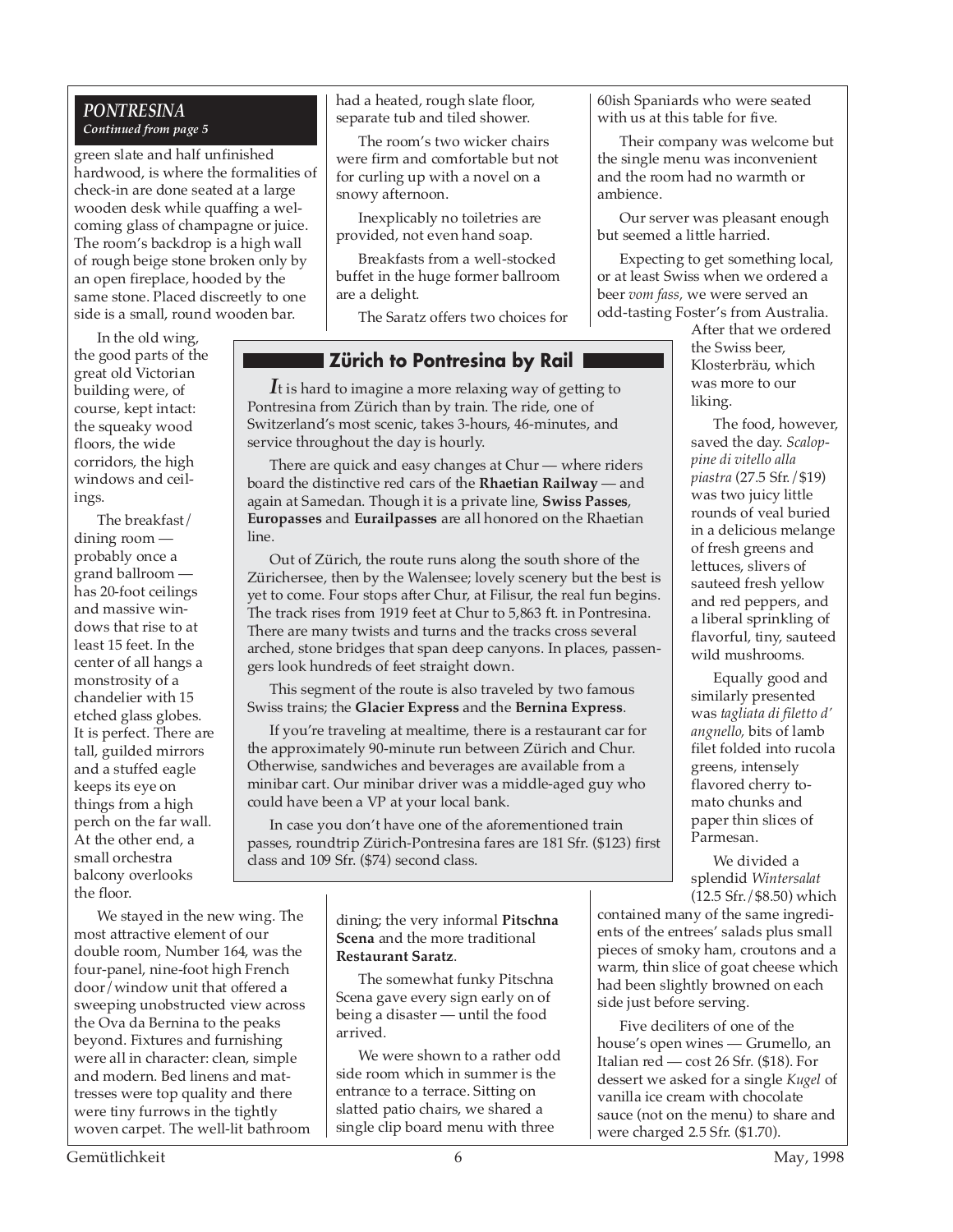The meal was amazingly good; light but very satisfying. Without beverages we paid 69.5 Sfr. (\$47).

The following evening in Restaurant Saratz, we found the menu priced about the same and the cuisine similar in style.

An appetizer of *Besaola-Carpaccio auf Rucolasalat*. (half portion 12.50 Sfr. \$8.50; full portion 17.50 Sfr./\$12) was air-dried meat served with slightly wilted rucola greens, thinly sliced Parmesan, all in a superb oil and vinegar dressing.

A full portion of *Maccharoni mit Knoblauch, Peperoncino, tomatoen and Basilikum* (16.50 Sfr./\$11) was penne pasta in a spicy, creamy sauce. Morel mushrooms, fresh chives and bits of smoked ham mixed in with the veal put the pizazz in *Engadiner Kalbsgeschnetzeltes mit Pilzen, Blattspinat and Kartoffelpizokel* (half potion 27 Sfr./\$18; full portion 33 Sfr./\$22).

After the main courses, we divided selections from the proffered cheese cart (12 Sfr./\$8) and a dessert, *Engadiner Sauerrahm* (9 Sfr./\$6), a pudding with wild berries. Not to be missed from the cheese cart is *Rohmilch-Käser Speciality Rolf Beeler.*

In this room, the Czech beer, Pilsner Urquell is available on draught.

We splurged a bit on the wine with happy results. A Tuscan red, 1993 Flaccianello from Della Pieve (63 Sfr./\$43), was terrific, soft and mouth-filling, with a long finish.

Without beverages, our dinner for two cost 80.5 Sfr. (\$54).

There are a couple of welcome departures from the norm at Restaurant Saratz; each table is set with a pitcher of water and many menu items offer a half-portion option for about 80% of the full portion price.

For those who occasionally weary of stodgy formality, the Saratz is a fresh breeze. The emphasis is on youth. (Near the hotel's front entrance is parked manager Adrian Stalder's Harley-Davidson motorcycle, which he sometimes uses to fetch arriving hotel guests from the

railway station.) The clientele is young and the style low-key and relaxed, but with no compromise in quality or service.

**Daily Rates:** Singles 110 to 178 Sfr. (\$75-\$121), doubles 180 to 318 Sfr. (\$122-\$216). Breakfast included. **Contact:** Hotel Saratz, Via Maistra, CH-7504 Pontresina, tel. +41/081/ 839 4000, fax 839 4040. email: saratz@alpineclassics.ch. Proprietor: Adrian Stalder

**Rating:** QUALITY 16/20, VALUE 13/20

#### **Apartments**

Though the Saratz is good value, it is not cheap. For those willing to commit a week or more to Pontresina, a wide range of self-catering options are available. Most offer more living space at substantially less money than at a hotel. The trade off is you don't get hotel services; you make your own breakfast and your own bed.

Among several rentals inspected last month in Pontresina, *Gemütlichkeit* found a wider range of quality than price. The same, of course, is true for hotels, but if you make a mistake there you're usually not stuck for a full week or more. So, absent a recommendation you can trust, our advice is, if at all possible, to look before you rent.

All the apartments we inspected come with direct-dial telephone, cable TV, bed linen, towels and a fully-equipped kitchen, in some cases even to the extent of food staples such as salt and spices.

Typically not included with the prices quoted is a cleaning charge expect to pay from 50 to 100 Sfr. (\$35- \$68) — and garage parking. Minimum rental is usually seven days.

Switzerland Tourism's classification system for apartments has four categories: First Class, Medium Class, Standard Class and Basic Class. EDITOR'S

#### Chesa Nouva

This bright, sunny apartment, located very near the center of things, is perfect for two persons but would be a bit cramped if a second couple were added. CHOICE

The main room consists of a sitting and dining area adjacent to a sparkling kitchen. Large French doors open on to a pleasant outdoor terrace. There is a separate bedroom and the sitting room sofa pulls out to make a second bed.

Chesa Nouva had the look and smell of being recently remodeled. The building in which it is housed is a ho-hum blocky modern style, but this apartment is the best we saw and the only one to have a dishwasher.

This is rated a "First Class" apartment.

**Daily Rates:** 120 Sfr. (\$82).

**Contact:** Chesa Nouva, Chesa Miramunt, CH-7504 Pontresina, tel. +41/081/842 7844. Proprietor: G. Gredig.

**Rating:** QUALITY 14/20, VALUE 14/20

Chapütschin

A short walk above the town, this pleasant apartment in a handsome rock and stucco private residence would equal Chesa Nouva except for the fact that it is one large room. The sofa must be converted to a bed each night.

Nonetheless, one or two persons would be very comfortable here. The room is on two levels, there are lots of natural wood built-ins, and four windows look out on the view. Rated "First Class."

**Daily Rates:** Summer 90 Sfr. (\$61), winter 100 Sfr. (\$68).

**Contact:** Chapütschin, CH-7504 Pontresina, tel. +41/081/842 7449, fax 842 7670. Proprietor: Elisabeth Costa-Dörig

**Rating:** QUALITY 13/20, VALUE 14/20

#### Chalet Alpina

In a more traditional, countrystyle building is the Chalet Alpina, operated by Erika Kaiser, an enthusiastic, vigorous 70 year-old who retains a zest for the vacation apartment rental business.

*Continued on page 8…* This first floor (our second) rustic rental is clean as a whistle, offers better views and is larger than Chesa Nouva, but not so light and airy. Furnishings and decor are somewhat